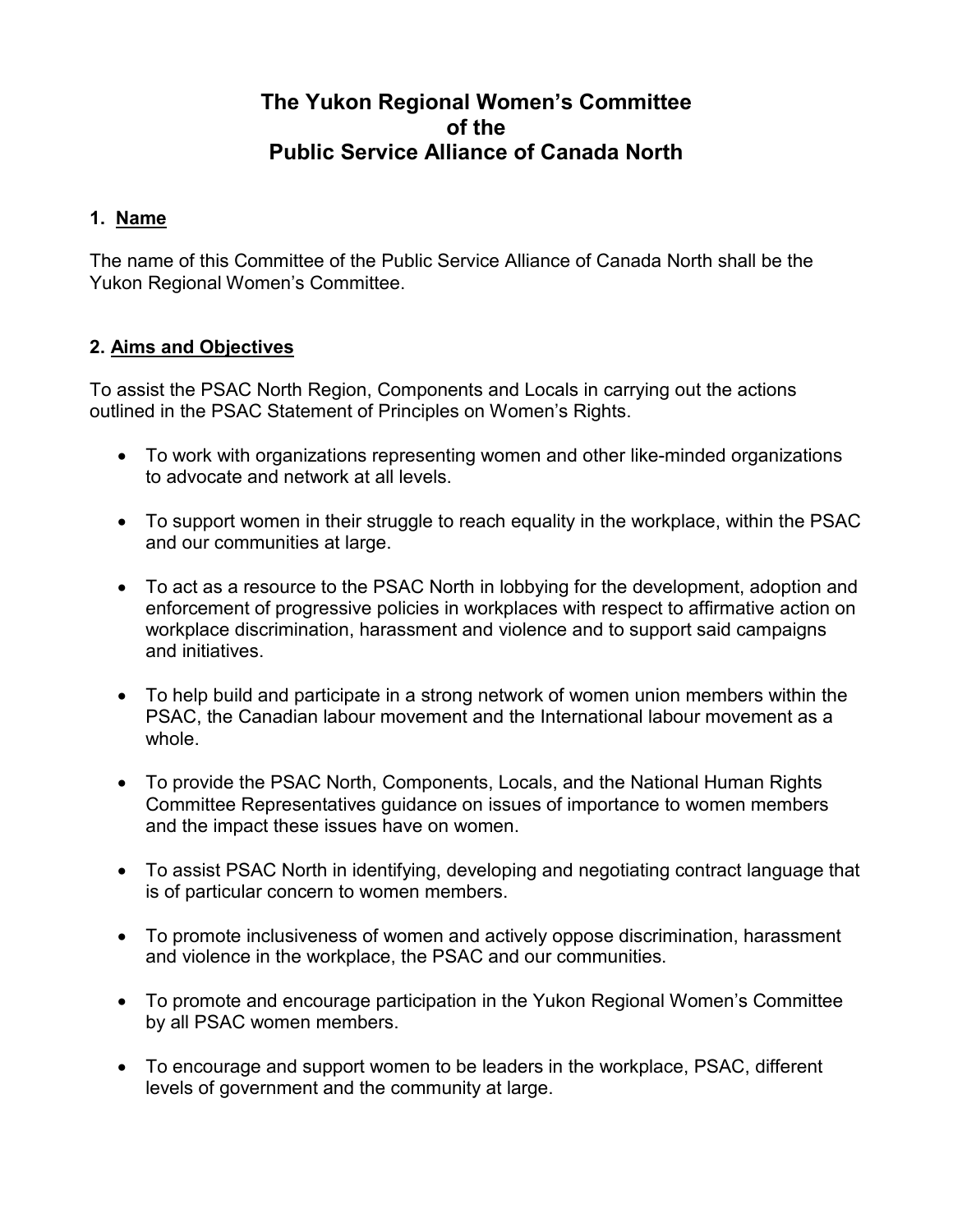#### **3. Membership**

The Yukon Regional Women's Committee is open to all PSAC women who are members in good standing in the respective Territory of the PSAC North Region.

### **4. Organization and Structure**

From amongst its members in good standing the Committee shall choose people to serve as: Chair, Secretary and Treasurer

#### **Chairperson**

The Chairperson shall be responsible for the affairs of the Committee between meetings. The Chairperson will facilitate any meetings of the Committee held during their term. The Chair will ensure that issues of importance are communicated to the members of the Committee in a timely fashion.

The Chairperson will be responsible for the agenda and the callout for agenda items at least one week before the meeting date. The membership must be given as much advance notice as possible to allow for optimum participation.

If the Chairperson is unavailable, the Secretary or Treasurer may assume the duties of the Chairperson for Women's Committee activities.

The Chairperson will sit on other PSAC Committees as a Representative for the Committee. (ie; Area Council & Regional Council)

#### **Secretary**

The Secretary shall be responsible for all non-financial administrative functions of the Committee including: the production and distribution of Minutes of all regular and special meetings of the Committee.

#### **Treasurer**

The Treasurer shall be responsible for all the financial affairs of the Committee including: The preparation and presentation of an annual financial report to the Committee and to the PSAC North Regional Council. The presentation of an annual budget – to be approved by the Committee before it is presented to the REVP for the PSAC North.

## **5. Meetings**

The Yukon Regional Women's Committee shall meet at least four (4) times a year, the last of which shall be the AGM. Additional meetings shall be scheduled as required.

The Annual General Meeting of the Committee shall be held in the last quarter of the calendar year. The purpose of the AGM shall be to: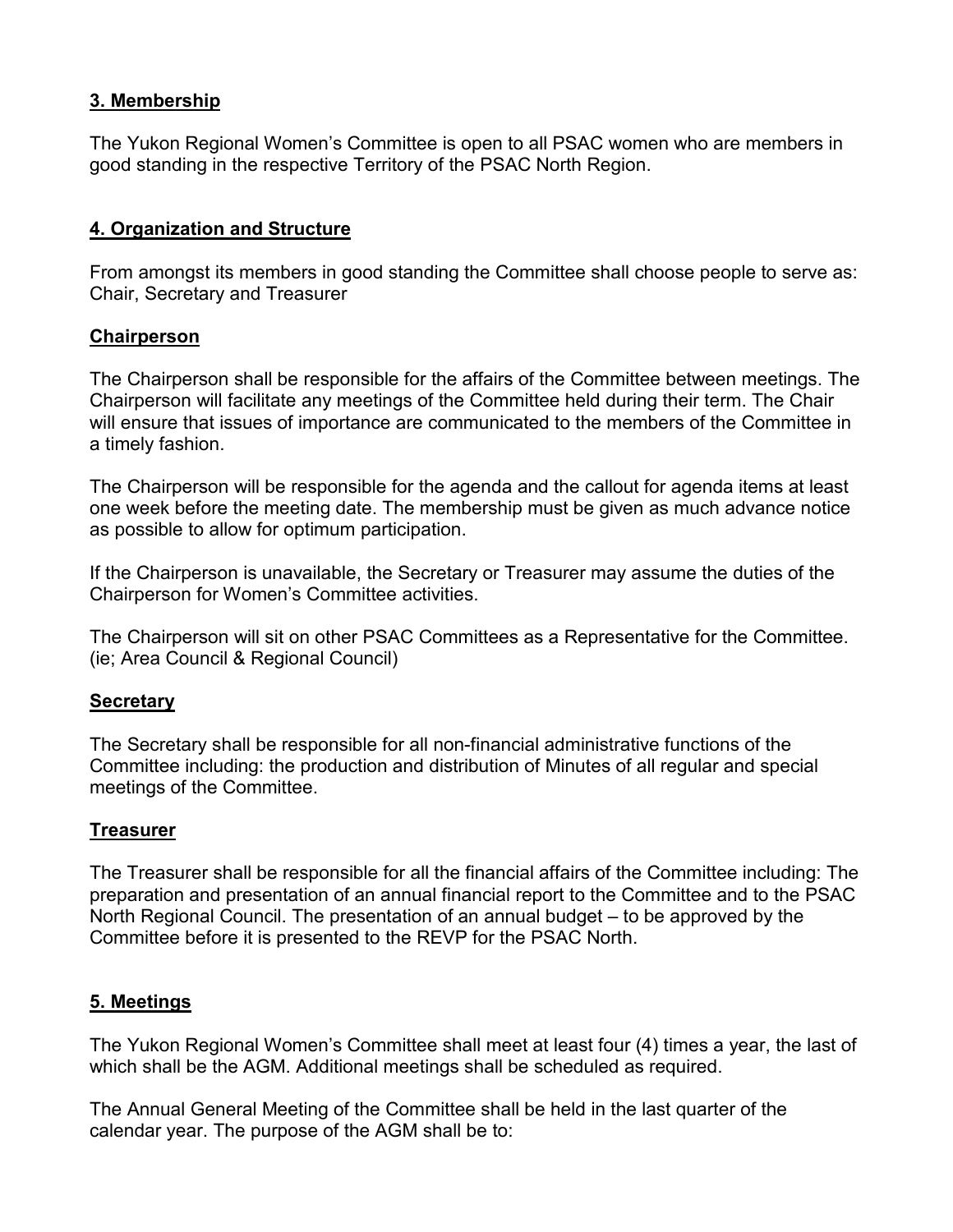- select its officers, once every three years;
- table and discuss activity and expenditure reports of the NAPC;
- review the Committees achievements, challenges and activities;
- review financial statements of the Committee expenditures and

plan the next year's activities and approve annual budget;

Special meetings of the Committee may be called by the Chair at the request of a significant number of members of the Committee or by the NHRC Representative.

The Committee encourages its members to invite guests and speakers who encompass our aims and objectives. As such, members are asked to provide at least two week's advance notice to the Chair.

PSAC policies on harassment, childcare and other policies that may be required are in force at all times during all Committee's activities and meetings.

#### **6. Selection of Officers**

The officers of the Committee will be elected at the Annual General Meeting following the PSAC North Regional Convention, if consensus on the positions cannot be reached by committee members. The Executive Committee (Chairperson, Secretary, and Treasurer) will hold their position for a period of 1 year.

Should any of the officers be unable to fulfill their duties the other officers can select a replacement pending the next AGM.

## **7. Finance**

Two of the Executive Committee shall not exceed an unbudgeted expense of more than \$200.00 without a consensus of its members. All receipts for expenses must be sent to the Treasurer to be recorded then forwarded to the Women's Committee for their action.

#### **8. Decision making**

The Committee will use consensus in its decision making process.

#### **9. Quorum**

Quorum shall consist of at least either: Two Executive members and one member at large or one Executive member and two members at large.